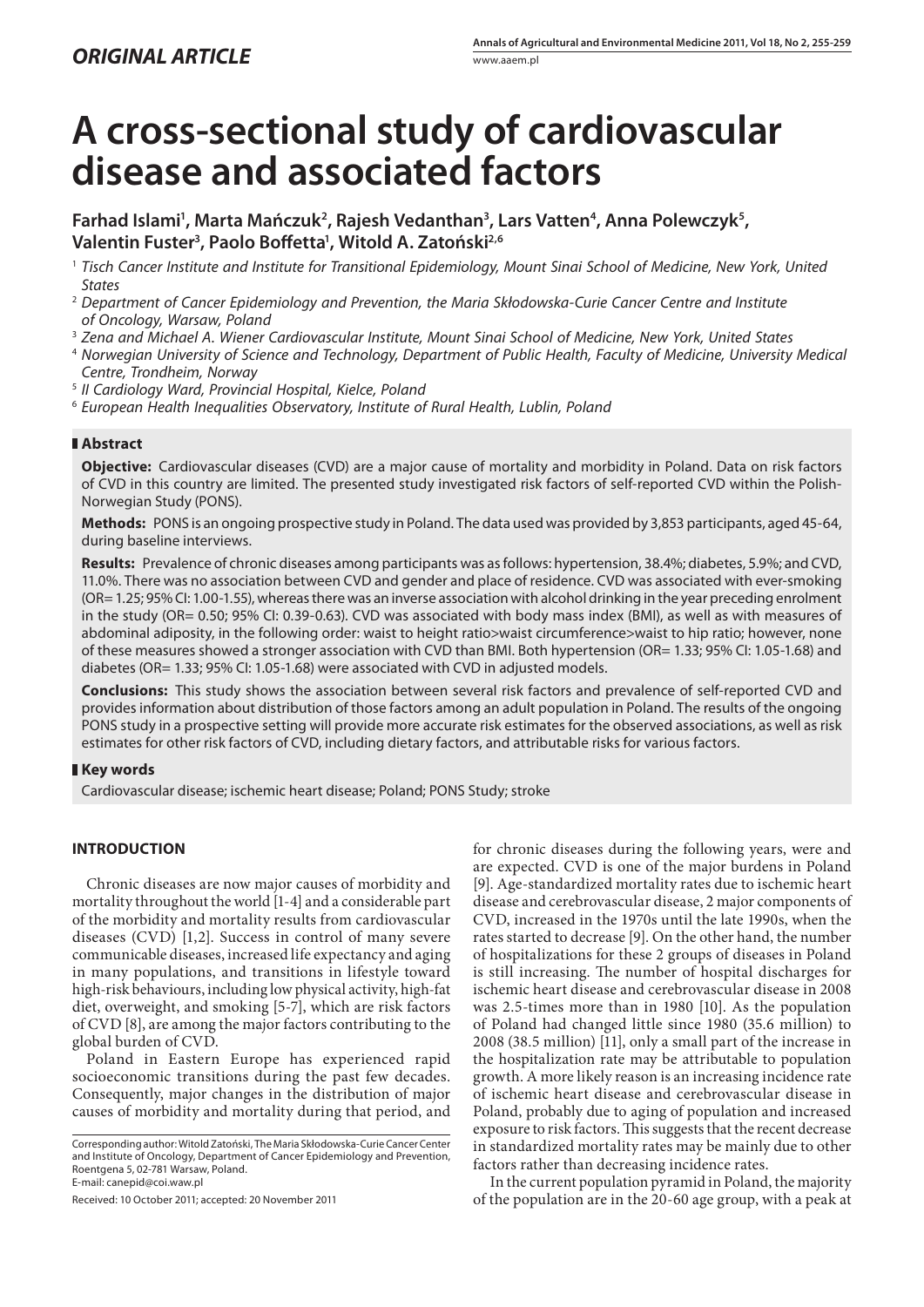the 20-35 group; the number of individuals in these groups greatly exceeds the number of people in the older groups [12]. With aging of this population, therefore, it can be expected that the number of CVD cases will increase in Poland. However, very limited data from recent studies [9,13] on risk factors of CVD and their distribution in the population are available. Therefore, the present study aimed to investigate the risk factors of CVD within the Polish-Norwegian Study (PONS), an ongoing prospective study in Poland, using the data collected during baseline interviews.

#### **METHODS AND MATERIALS**

The design of this study has been described in detail in another article in this issue of Annals of Agriculture and Environmental Medicine. Briefly, the PONS study is an ongoing study in the Świętokrzyski Province in south-east Poland. Of the participants enrolled to date, data were available from 3,862 participants aged 45-64. Data on a wide range of socio-demographic and life-style factors, including smoking and alcohol use, were collected in face-to-face interviews using structured questionnaires. Ever-tobacco use was defined as smoking daily for at least 6 months. Data on alcohol drinking during the year preceding enrollment were collected and used in analyses. Self-reported data on past medical history, including history of hypertension, diabetes, coronary heart disease (ischemic heart disease, angina, myocardial infarction), and cerebral stroke, were also collected. Anthropometric indices, including weight, height, and waist and hip circumferences were measured. Informed written consent was obtained from all participants. The study was approved by the Ethics Committee at the Cancer Centre and Institute of Oncology in Warsaw, Poland.

**Statistical analysis.** After exclusion of 9 participants who lacked certain information, data from 3,853 individuals were included in the analyses: numbers and percentages were calculated and presented for variables; waist circumference and waist to hip and waist to height ratios were categorized as quartiles; body mass index (BMI), as a measure of overall obesity, was calculated by dividing measured weight (kg) by the square of the measured height (m), and categorized as underweight (BMI<18.5 kg/m<sup>2</sup>), normal (18.5≤BMI<25 kg/m<sup>2</sup>), overweight (25≤BMI<30kg/m2 ), obese (30≤BMI<35 kg/m2 ), and severely obese (BMI≥ 35 kg/m<sup>2</sup>); waist circumference (cm), waist to hip ratio, and waist to height ratio were used as measures of abdominal obesity.

Prevalence of CVD, was defined as having a selfreported history of coronary heart disease or stroke, or both. Unadjusted and adjusted odds ratios (ORs) and corresponding 95% confidence intervals (CIs) were calculated using logistic regression models. In adjusted models, we included gender, age (categorical), place of residence (urban vs. rural), smoking (ever vs. never), alcohol use (drinking vs. not drinking during the last year), BMI (categorical), and history of hypertension and diabetes (yes vs. no for both). For age groups and measures of abdominal obesity, *p* values for trend were obtained from adjusted regression models by assigning consecutive numbers to categories within each variable. All statistical analyses were 2-sided and performed using STATA software, version 11.1 (StataCorp., College Station, TX, USA).

## **RESULTS**

Distributions of demographic, life-style, and medical factors and their associations with risk of self-reported CVD are shown in Table 1. More females (66.7%) then males were enrolled in this study. Approximately 65% of participants were 55 years old or older. More than half of participants (51.5%) had ever smoked tobacco products. 75% of participants were overweight or obese. Prevalence of hypertension and diabetes was 38.4% and 5.9%, respectively. The number of participants with CVD was 423 (11.0% of all participants).

There was no statistically significant association between risk of CVD and gender and place of residence. Age was strongly associated with CVD (*p* for trend < 0.001). Eversmoking was also associated with CVD (OR= 1.25; 95% CI: 1.00-1.55). A significant correlation was seen among formersmokers (OR= 1.33; 95% CI: 1.05-1.68) but not among current smokers (OR=  $1.06$ ;  $95\%$  CI:  $0.77$ - $1.47$ ). There was an inverse correlation between alcohol drinking in the year preceding enrolment in the study and CVD (OR=0.50; 95% CI: 0.39- 0.63). High BMI was associated with CVD. The correlation was statistically significant for BMI  $\geq$  35 kg/m<sup>2</sup>, even after adjustments for history of diabetes and other factors (OR= 1.58; 95% CI: 1.03-2.41). Both hypertension (OR= 1.33; 95% CI: 1.05-1.68) and diabetes (OR= 1.33; 95% CI: 1.05-1.68) were associated with the risk in adjusted models.

In analyses stratified by gender, waist circumference, waist to hip ratio, and waist to height ratio in both sexes were associated with CVD in unadjusted models. In models adjusted for diabetes and other factors, only the association for the highest quartile of waist to height ratio (OR= 2.13; 95% CI: 1.14-3.96) and waist circumference (OR= 1.87; 95% CI: 1.00-3.49) in females remained statistically significant. Overall, the point estimates in both sexes for quartiles of waist to height ratio were bigger than those for waist circumference, which in turn were larger than those for waist to hip ratio. BMI 30.0-34.9 kg/m<sup>2</sup> (OR= 1.93; 95% CI: 1.07-3.50) and ≥ 35 kg/m<sup>2</sup> (OR= 2.10; 95% CI: 1.03-4.28) was associated with CVD in females.

### **DISCUSSION**

These results show that 'classic' risk factors for CVD, including age, smoking, obesity, hypertension, and diabetes, are associated with CVD in the PONS study. An inverse association was observed between alcohol drinking in the year preceding enrolment in the study and self-reported CVD. For measurements of central obesity, the associations with CVD in order of overall strength (for quartiles) were as follows: waist to height ratio>waist circumference>waist to hip ratio. None of these measures showed a stronger correlation with CVD than BMI.

Smoking is a well known risk factor for CVD [14], which was confirmed in our analyses. However, this association was observed only among former smokers. This suggests that many smokers with CVD may have stopped smoking following diagnosis of their disease. There was an inverse correlation between alcohol drinking during the year preceding the interview and risk of CVD. However, it is not clear if this is a causal association, or – as was suggested for smoking – the participants with CVD might have stopped drinking after their disease being diagnosed. Data on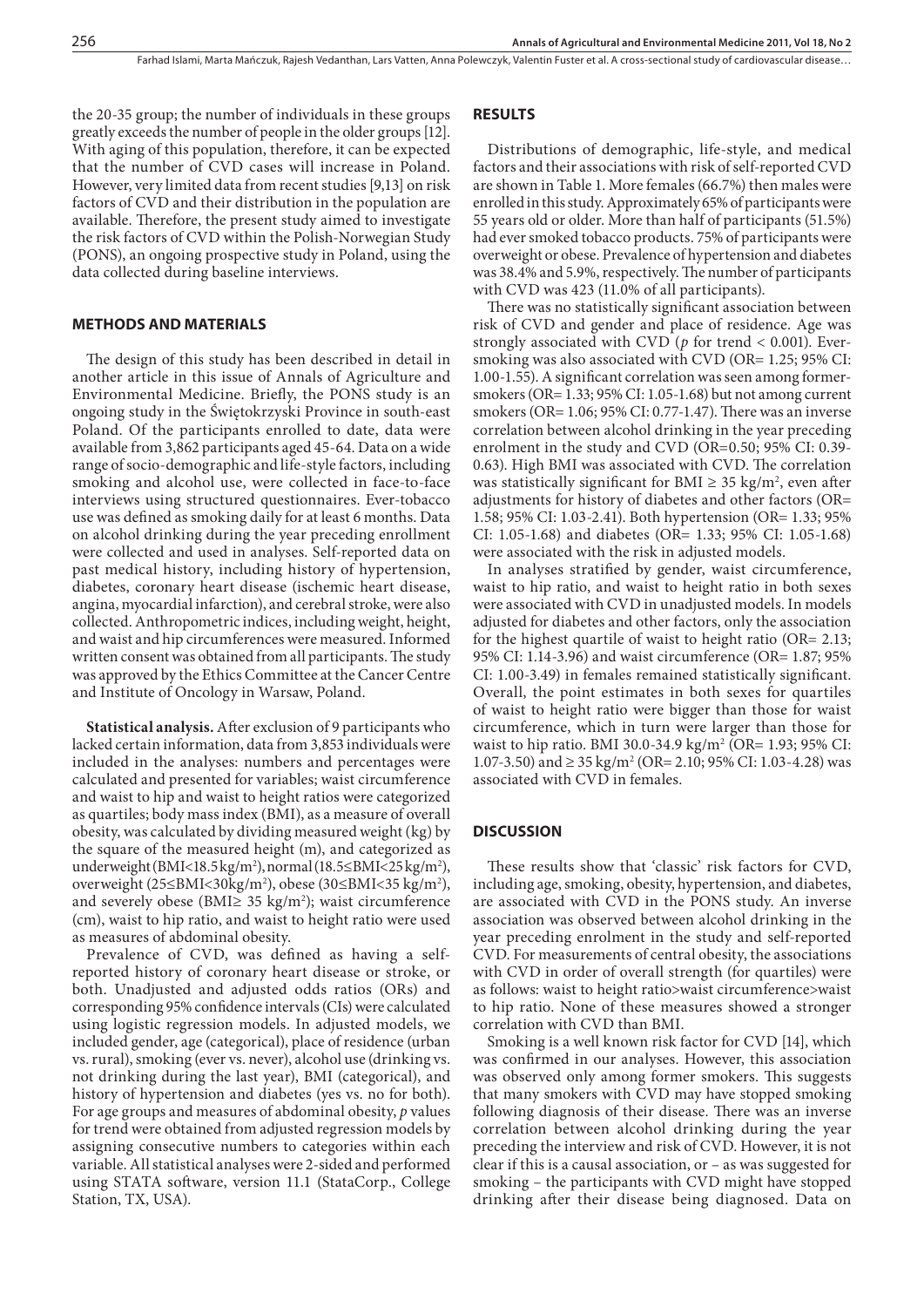#### **Annals of Agricultural and Environmental Medicine 2011, Vol 18, No 2** 257

Farhad Islami, Marta Mańczuk, Rajesh Vedanthan, Lars Vatten, Anna Polewczyk, Valentin Fuster et al. A cross-sectional study of cardiovascular disease…

Table 1. Distribution of demographic, life-style, and medical factors, and their associations with risk of cardiovascular disease in the PONS Study

| <b>Variables</b>                     | No. (%) total | No. (%) with CVD | No. (%) without CVD | Unadjusted OR (95% CI)   | Adjusted OR (95% CI)*    |
|--------------------------------------|---------------|------------------|---------------------|--------------------------|--------------------------|
| Gender                               |               |                  |                     |                          |                          |
| Females                              | 2,568 (66.7)  | 268 (63.4)       | 2,300 (67.1)        | Reference                | Reference                |
| Males                                | 1,285 (33.3)  | 155 (36.6)       | 1,130 (32.9)        | $1.18(0.95 - 1.45)$      | 1.17 (0.93-1.48)         |
| Age group (years)                    |               |                  |                     |                          |                          |
| 45-49                                | 500 (13.0)    | 13(3.1)          | 487 (14.2)          | Reference                | Reference                |
| $50 - 54$                            | 874 (22.7)    | 48 (11.3)        | 826 (24.1)          | 2.18 (1.17-4.06)         | 1.80 (0.96-3.38)         |
| 55-59                                | 1,146 (29.7)  | 126 (29.8)       | 1,020 (29.7)        | 4.63 (2.59-8.27)         | 3.46 (1.91-6.24)         |
| 60-66                                | 1,333 (34.6)  | 236 (55.8)       | 1,097 (32.0)        | 8.06 (4.56-14.23)        | 5.32 (2.98-9.53)         |
| P for trend                          |               |                  |                     | < 0.001                  | < 0.001                  |
| <b>Place of residence</b>            |               |                  |                     |                          |                          |
| Rural                                | 1,176 (30.5)  | 129 (30.5)       | 1,047 (30.5)        | Reference                | Reference                |
| Urban                                | 2,677 (69.5)  | 294 (69.5)       | 2,383 (69.5)        | $1.00(0.80 - 1.25)$      | $0.85(0.67-1.07)$        |
| <b>Smoking</b>                       |               |                  |                     |                          |                          |
| Never                                | 1,869 (48.5)  | 187 (44.2)       | 1,682 (49.0)        | Reference                | Reference                |
| Ever                                 | 1,984 (51.5)  | 236 (55.8)       | 1,748 (51.0)        | 1.21 (0.99-1.49)         | $1.25(1.00-1.55)$        |
| Former                               | 1,333 (34.6)  | 176 (41.6)       | 1,157 (33.7)        | $1.37(1.10-1.70)$        | 1.33 (1.05-1.68)         |
| Current                              | 651 (16.9)    | 60 (14.2)        | 591 (17.2)          | $0.91(0.67-1.24)$        | $1.06(0.77-1.47)$        |
| Alcohol use (last year)              |               |                  |                     |                          |                          |
| No use                               | 696 (18.1)    | 127 (30.0)       | 569 (16.6)          | Reference                | Reference                |
| Some use                             | 3,154 (81.9)  | 296 (70.0)       | 2,858 (83.4)        | $0.46(0.37-0.58)$        | $0.50(0.39 - 0.63)$      |
| Body mass index (kg/m <sup>2</sup> ) |               |                  |                     |                          |                          |
| < 18.5                               | 9(0.2)        | 1(0.2)           | 8(0.2)              | 1.84 (0.23-15.0)         | 1.95 (0.23-16.50)        |
| 18.5-24.9                            | 944 (24.5)    | 60 (14.2)        | 884 (25.8)          | Reference                | Reference                |
| 25.0-29.9                            | 1,719 (44.6)  | 180 (42.7)       | 1,539 (44.9)        | 1.72 (1.27-2.33)         | $1.21(0.88-1.67)$        |
| 30.0-34.9                            | 875 (22.7)    | 126 (29.9)       | 749 (21.8)          | 2.48 (1.80-3.42)         | 1.32 (0.93-1.87)         |
| $\geq$ 35                            | 304 (7.9)     | 55 (13.0)        | 249 (7.3)           | 3.25 (2.20-4.82)         | 1.58 (1.03-2.41)         |
| <b>Hypertension Hx</b>               |               |                  |                     |                          |                          |
| No                                   | 2,372 (61.6)  | 141 (33.3)       | 2,231 (65.0)        | Reference                | Reference                |
| Yes                                  | 1,481 (38.4)  | 282 (66.7)       | 1,199 (35.0)        | 3.72 (3.00-4.61)         | 2.69 (2.13-3.38)         |
| <b>Diabetes Hx</b>                   |               |                  |                     |                          |                          |
| No                                   | 3,626 (94.1)  | 362 (85.6)       | 3,264 (95.2)        | Reference                | Reference                |
| Yes                                  | 227(5.9)      | 61 (14.4)        | 166(4.8)            | 3.31 (2.42-4.53)         | 1.70 (1.21-2.39)         |
| Total                                | 3,853 (100)   | 423 (100)        | 3,430 (100)         | $\overline{\phantom{a}}$ | $\overline{\phantom{a}}$ |

CVD – cardiovascular disease

Hx – history

\* – Adjusted for other variables in the Table

whole life drinking were not available; therefore, the role of earlier alcohol drinking could not be investigated. The above correlations should be examined in future studies within the PONS, using prospectively collected information.

Consistent with the previous literature [8,15,16], hypertension, diabetes, BMI, and measures of abdominal adiposity were associated with CVD in this study. Abdominal obesity is a marker of metabolic syndrome, and some studies have indicated that it may be a more important predictor for risk of CVD than general obesity, for which BMI is an indicator [17]. Some studies have also suggested that waist to height ratio may be a better predictor of CVD than the other measures of abdominal adiposity, including waist circumference [16,18]. In this study, the association between waist to height ratio was slightly stronger than that of the other measurements of abdominal obesity. However, none of these measurements showed a stronger correlation with CVD than BMI. Nevertheless, these correlations need to

be examined in a prospective setting, with anthropometric indices and potential confounding factors, including tobacco use, being measured prior to development of the disease.

This study has several limitations. Alcohol drinking data reflected the exposures at the time of enrollment or a short period before it, and anthropometric indices were measured at enrollment. As the pattern of alcohol drinking in CVD patients may have changed after the disease being diagnosed, it is not clear whether or not the observed association is casual. For this reason, we did not examine the association between CVD and diet, for which data were also collected in the PONS. Similarly, some of the anthropometric indices, including weight and waist and hip circumferences, may have changed following diagnosis of CVD. For example, they may decrease because of diet and regular exercise following physicians' advice, or they may increase as a result of limitation of physical activity due to severe symptoms. However, the observed correlations for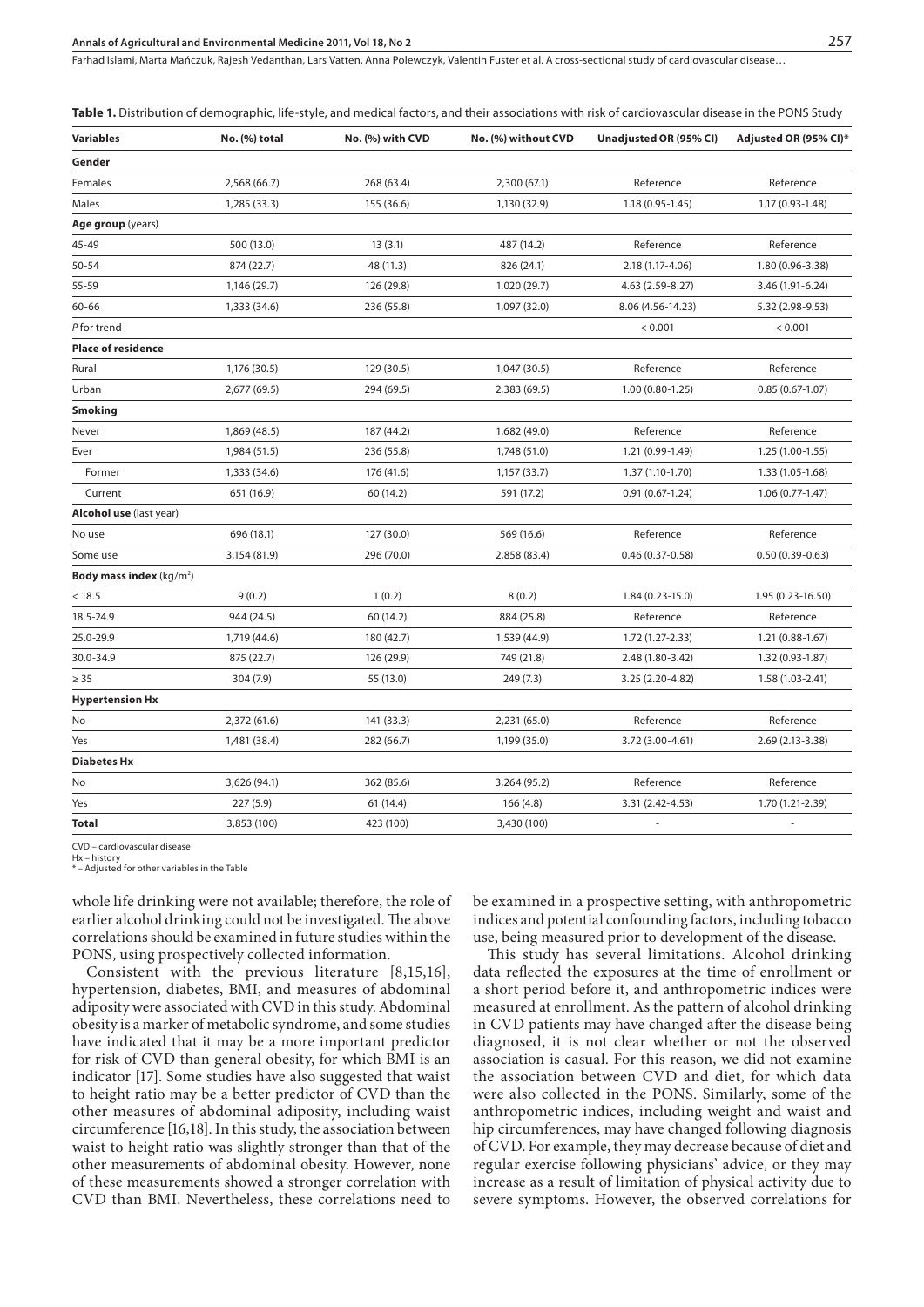Farhad Islami, Marta Mańczuk, Rajesh Vedanthan, Lars Vatten, Anna Polewczyk, Valentin Fuster et al. A cross-sectional study of cardiovascular disease…

| Table 2. Association of anthropometric indices with risk of cardiovascular |
|----------------------------------------------------------------------------|
| disease, stratified by gender                                              |

| Variables                 | No. (%)<br>with CVD    | No. (%)<br>without CVD   | <b>Unadjusted OR</b><br>(95% CI) | Adjusted OR<br>(95% CI)* |
|---------------------------|------------------------|--------------------------|----------------------------------|--------------------------|
| Females                   |                        |                          |                                  |                          |
| <b>BMI</b> ( $kg/m2$ )    |                        |                          |                                  |                          |
| < 18.5                    | 1(16.4)                | 6(0.2)                   | 2.59 (0.31-22.0)                 | ΝC                       |
| 18.5-24.9                 | 44 (0.4)               | 684 (29.7)               | Reference                        | Reference                |
| 25.0-29.9                 | 105 (39.2)             | 944 (41.1)               | 1.73 (1.20-2.49)                 | 1.28 (0.74-2.24)         |
| 30.0-34.9                 | 73 (27.2)              | 478 (20.8)               | 2.37 (1.60-3.51)                 | 1.93 (1.07-3.50)         |
| $\geq 35$                 | 45 (16.8)              | 187 (8.1)                | 3.74 (2.40-5.84)                 | 2.10 (1.03-4.28)         |
| Waist circumference       |                        |                          |                                  |                          |
| Q1: < 80 cm               | 35 (13.1)              | 567 (24.7)               | Reference                        | Reference                |
| Q2: 80-86 cm              | 52 (19.4)              | 568 (24.7)               | 1.48 (0.95-2.31)                 | $0.98(0.49-1.97)$        |
| Q3: 87-95 cm              | 75 (28.0)              | 616 (26.8)               | 1.97 (1.30-2.99)                 | 1.40 (0.75-2.62)         |
| Q4: ≥ 96 cm               | 106 (39.5)             | 546 (23.8)               | 3.15 (2.11-4.69)                 | 1.87 (1.00-3.49)         |
| P for trend               |                        |                          | < 0.001                          | 0.02                     |
| Waist/hip ratio           |                        |                          |                                  |                          |
| Q1: < 0.80                | 44 (16.4)              | 559 (24.3)               | Reference                        | Reference                |
| Q2: 0.80-0.83             | 59 (22.0)              | 569 (24.8)               | 1.32 (0.88-1.98)                 | 1.32 (0.70-2.50)         |
| Q3: 0.84-0.88             | 81 (30.2)              | 642 (28.0)               | 1.60 (1.09-2.35)                 | 1.45 (0.78-2.68)         |
| $Q4: \geq 0.89$           | 84 (31.3)              | 525 (22.9)               | 2.03 (1.38-2.98)                 | 1.26 (0.67-2.39)         |
| P for trend               |                        |                          | < 0.001                          | 0.53                     |
| Waist/height ratio        |                        |                          |                                  |                          |
| Q1: < 0.50                | 33 (12.3)              | 609 (26.5)               | Reference                        | Reference                |
| Q2: 0.50-0.54             | 62 (23.1)              | 657 (28.6)               | 1.74 (1.13-2.69)                 | 1.13 (0.58-2.18)         |
| Q3: 0.55-0.59             | 61 (22.8)              | 485 (21.1)               | 2.32 (1.49-3.60)                 | 1.50 (0.79-2.86)         |
| $Q4: \geq 0.60$           | 112 (41.8)             | 546 (23.8)               | 3.79 (2.52-5.68)                 | 2.13 (1.14-3.96)         |
| P for trend               |                        |                          | < 0.001                          | 0.006                    |
| Males                     |                        |                          |                                  |                          |
| <b>BMI</b> ( $kg/m2$ )    |                        |                          |                                  |                          |
| < 18.5                    | 0(0.0)                 | 2 (0.2)                  |                                  |                          |
| 18.5-24.9                 | 16 (10.4)              | 200 (17.7)               | Reference                        | Reference                |
| 25.0-29.9                 | 75 (48.7)              | 595 (52.6)               | 1.58 (0.90-2.77)                 | 1.06 (0.51-2.22)         |
| 30.0-34.9                 | 53 (34.4)              | 271 (24.0)               | 2.44 (1.36-4.40)                 | 1.28 (0.59-2.80)         |
| $\geq 35$                 | 10(6.5)                | 62 (5.5)                 | 2.02 (0.87-4.67)                 | 1.39 (0.48-4.03)         |
| Waist circumference       |                        |                          |                                  |                          |
| $Q1: < 93$ cm             | 26 (16.8)              | 292 (25.9)               | Reference                        | Reference                |
| Q2: 93-98 cm              | 33 (21.3)              | 256 (22.7)               | 1.45 (0.84-2.49)                 | $0.96(0.47-1.98)$        |
| Q3: 99-105 cm             | 46 (29.7)              | 306 (27.1)               | 1.69 (1.02-2.80)                 | 0.90 (0.45-1.78)         |
| Q4: ≥ 106 cm              | 50 (32.2)              | 274 (24.3)               | 2.05 (1.24-3.38)                 | 1.20 (0.62-2.32)         |
| P for trend               |                        |                          | 0.004                            | 0.54                     |
| Waist/hip ratio           |                        |                          |                                  |                          |
| Q1: < 0.92                | 33 (21.3)              | 295 (26.2)               | Reference                        | Reference                |
| Q2: 0.92-0.95             | 32 (20.7)              | 271 (24.1)               | 1.05 (0.63-1.76)                 | $0.90(0.45 - 1.80)$      |
| Q3: 0.96-1.00             |                        |                          |                                  |                          |
|                           | 41 (26.5)<br>49 (31.6) | 308 (27.3)<br>253 (22.4) | 1.19 (0.73-1.93)                 | $0.86(0.44-1.66)$        |
| Q4: > 1.00<br>P for trend |                        |                          | 1.73 (1.08-2.78)<br>0.02         | 1.05 (0.55-2.01)         |
|                           |                        |                          |                                  | 0.86                     |
| Waist/height ratio        |                        |                          |                                  |                          |
| Q1: < 0.53                | 20 (12.9)              | 283 (25.1)               | Reference                        | Reference                |
| Q2: 0.53-0.56             | 37 (23.9)              | 277 (24.6)               | 1.89 (1.07-3.34)                 | $0.80(0.37-1.71)$        |
| Q3: 0.57-0.60             | 44 (28.4)              | 298 (26.4)               | 2.09 (1.20-3.60)                 | 1.21 (0.60-2.43)         |
| $Q4: \ge 0.61$            | 54 (34.8)              | 270 (23.9)               | 2.83 (1.65-4.85)                 | 1.11 (0.55-2.25)         |
| P for trend               |                        |                          | < 0.001                          | 0.45                     |

BMI - body mass inde:

CVD - cardiovascular disease NC - logistic regression model did not converge

Q - quartile;<br>\* - Adjusted for age group, place of residence, ever-smoking, alcohol use over last year, history of hypertension and diabete

anthropometric indices were consistent with the previous literature, suggesting that the above-changes in the study population were not extensive. Furthermore, such a bias, if any, is likely to be towards the null, as it is more plausible that risk factors after disease diagnosis changed to a favorable direction. Another limitation was that the health outcomes were assessed by self-reports. However, this could have induced non-differential misclassification, which leads to estimates biased towards the null [19]. Therefore, emerging of false positive correlations as a result of this bias were unlikely. Finally, the cross-sectional nature of the study did not allow the establishment of any temporal relationships.

In conclusion, this study shows the association between several factors and risk of CVD and provides information concerning the distribution of those factors among an adult population in Poland. However, the results of the ongoing PONS study, in identifying incident cases of CVD and investigating risk factors using exposure information collected in a prospective setting, will provide more accurate risk estimates for the correlations observed. In addition, the correlation between several other factors and risk of CVD, including dietary and psychosocial factors, as well as the attributable risks for various factors, can be investigated in such a setting.

#### **ACKNOWLEDGEMENTS**

The study was supported by a grant from the Polish-Norwegian Research Fund (PNRF-228-AI-1/07). Rajesh Vedanthan was supported by Grant Number K01TW009218 from the Fogarty International Center. The authors express their thanks to the members of the PONS project team and the participants for their contribution to the study.

#### **REFERENCES**

- 1. World Health Organization. Preventing chronic diseases: A vital investment: WHO global report. WHO Press, Geneva 2005.
- 2. Abegunde DO, Mathers CD, Adam T, Ortegon M, Strong K. The burden and costs of chronic diseases in low-income and middle-income countries. Lancet 2007;370:1929-1938.
- 3. Mathers CD, Loncar D. Projections of global mortality and burden of disease from 2002 to 2030. PLoS Med 2006, 3, e442.
- 4. Institute of Medicine. Fuster V, Kelly BB (Eds.). Promoting Cardiovascular Health in the Developing World: A Critical Challenge to Achieve Global Health. National Academies Press, Washington DC 2010.
- 5. Lopez AD, Mathers CD, Ezzati M, Jamison DT, Murray CJ. Global and regional burden of disease and risk factors, 2001: systematic analysis of population health data. Lancet 2006;367:1747-1757.
- 6. Ezzati M, Lopez AD. Measuring the accumulated hazards of smoking: global and regional estimates for 2000. Tob Contr 2003;12:79-85.
- 7. Poręba R, Skoczyńska A, Gać P, Poręba M, Jędrychowska I, Affelska-Jercha A, et al. Drinking of chokeberry juice from the ecological farm Dzięciołowo and distensibility of brachial artery in men with mild hypercholesterolemia. Ann Agric Environ Med 2009;16:305-308.
- 8. Wilson PW, D'Agostino RB, Levy D, Belanger AM, Silbershatz H, Kannel WB. Prediction of coronary heart disease using risk factor categories. Circulation 1998; 97:1837-1847.
- 9. Pająk A, Szafraniec K, Janion M, Szpak A, Wizner B, Wolfshaut-Wolak R et al. Polkard study group. The impact of the Polish national Programme of Cardiovascular Disease Prevention on the quality of primary cardiovascular disease prevention in clinical practice. Kardiol Pol 2010;68:1332-1340.
- 10. European Health for All Database (HFA-DB) (http://data.euro.who. int/hfadb). World Health Organization Regional Office for Europe; updated July 2011(accessed: 12 October 2011).